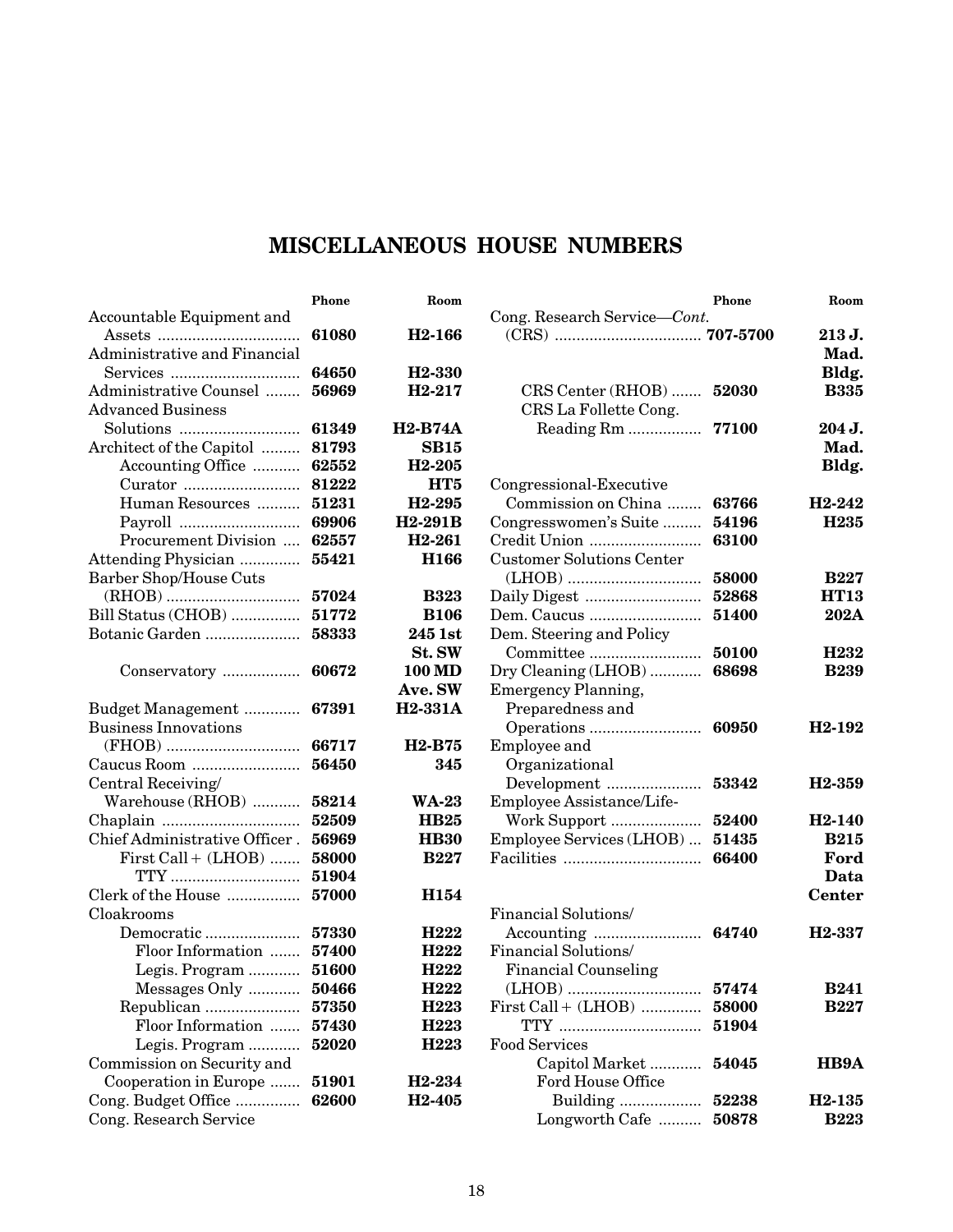|                                                       | <b>Phone</b> | Room                     |
|-------------------------------------------------------|--------------|--------------------------|
| Food Services - Cont.                                 |              |                          |
| Rayburn Cafe                                          | 57109        | <b>B357</b>              |
| Carryout Food Services                                |              |                          |
| Cannon Cafe                                           | 56230        | <b>B114</b>              |
| Ford Carryout                                         | 52238        | H <sub>2</sub> -126      |
| Rayburn Deli                                          | 56768        | <b>B326</b>              |
| The Creamery                                          |              |                          |
|                                                       | 30565        | <b>B224A</b>             |
| $\operatorname{Caterers}$                             |              |                          |
|                                                       | 52529        | <b>H123A</b>             |
| Capitol Host (RHOB)                                   | 51403        | <b>B339B</b>             |
| <b>Ford House Office</b>                              |              |                          |
| Building                                              | 52238        | H <sub>2</sub> -125      |
| Goodie's (LHOB)                                       | 65439        | <b>B224B</b>             |
| Restaurant (Capitol)                                  |              |                          |
| Members' Dining                                       |              |                          |
| Room                                                  | 56300        | H117                     |
| Reservations                                          | 56300        | H117                     |
| Members' Private                                      |              |                          |
| Dining $Rm$ .                                         | 52820        | H <sub>118</sub>         |
| Accounting (RHOB)                                     | 53330        | H118                     |
| Manager (Capitol)                                     | 53330        | <b>H123A</b>             |
| Vending, 24-hr (LHOB)                                 | 51406        | <b>B219</b>              |
| Furniture Shops (RHOB)                                | 58000        | $\mathbf{W}\mathbf{B-2}$ |
| General Counsel                                       | 59700        | 219                      |
| Gift Shop                                             |              |                          |
| House Gift Shop (LHOB)                                | 65362        | <b>B218</b>              |
| U.S. Capitol Historical                               |              |                          |
| Society                                               | 40038        | Crypt of                 |
|                                                       |              | the                      |
| Gold's Gym  554-4653                                  |              | Capitol                  |
|                                                       |              | 3d St. SW                |
| <b>Government Printing Office</b><br>Cong. Publishing |              |                          |
|                                                       |              | GPO                      |
| Services  512-0224<br>Cong. Record Index  512-0275    |              | GPO                      |
| Cong. Record Mail List                                |              |                          |
| Section  512-0268                                     |              | GPO                      |
| <b>Public Document</b>                                |              |                          |
| Envelopes  512-0224                                   |              | GPO                      |
| Receiving & Shipping                                  |              |                          |
| Clerk Supervisor                                      |              |                          |
|                                                       | 51565        | <b>SB353C</b>            |
| Graphics (CHOB)                                       | 63799        | <b>B72</b>               |
| Green the Capitol (LHOB)                              | 51087        | <b>B208</b>              |
| Guide and Special Services                            |              |                          |
|                                                       | 56827        | South                    |
|                                                       |              | Visitor                  |
|                                                       |              | Facility                 |
| $TTY$                                                 | 44049        |                          |
| Hair Salon/Capital Styles                             | 54008        | 139                      |
|                                                       |              |                          |

| Phone   | Room                |                                 | <b>Phone</b> | Room                            |
|---------|---------------------|---------------------------------|--------------|---------------------------------|
|         |                     | <b>Health Units</b>             |              |                                 |
| 57109   | <b>B357</b>         |                                 | 55421        | H166                            |
|         |                     | CHOB                            | 53470        | 110                             |
| 56230   | <b>B114</b>         | FHOB                            | 52442        | H <sub>2</sub> -145             |
| 52238   | H <sub>2</sub> -126 | LHOB                            | 52500        | 1204                            |
| 56768   | <b>B326</b>         | RHOB                            | 57131        | <b>B344</b>                     |
|         |                     | Senate                          | 64830        | <b>S153</b>                     |
| 30565   | <b>B224A</b>        |                                 |              |                                 |
|         |                     | <b>History and Preservation</b> |              |                                 |
| 52529   | <b>H123A</b>        |                                 | 61300        | <b>B53</b>                      |
| 51403   | <b>B339B</b>        | House Employment Counsel.       | 57075        | 1036                            |
|         |                     | House Garages and Parking       |              |                                 |
| 52238   | H <sub>2</sub> -125 | Security (RHOB)                 | 56749        | $G2-28$                         |
| 65439   | <b>B224B</b>        | House Historian (CHOB)          | 65525        | <b>B56</b>                      |
|         |                     | House Learning Center/          |              |                                 |
|         |                     | <b>Training and Development</b> |              |                                 |
| 56300   | H117                |                                 | 63800        | <b>B249</b>                     |
| 56300   | H117                | House Photography (RHOB).       | 52840        | <b>B302</b>                     |
|         |                     | House Recording Studio          |              |                                 |
| 52820   | H118                |                                 | 53941        | <b>B310</b>                     |
| 53330   | H118                | <b>House Recording Studio</b>   |              |                                 |
| 53330   | <b>H123A</b>        |                                 | 53941        | <b>B310TTY</b>                  |
| 51406   | <b>B219</b>         |                                 | 51801        |                                 |
| 58000   | <b>WB-2</b>         | House Security                  | 62044        | H <sub>2</sub> -361             |
| 59700   | 219                 | House Staff Fitness Center      |              |                                 |
|         |                     |                                 | 51500        | <b>G224</b>                     |
|         |                     |                                 |              |                                 |
| 65362   | <b>B218</b>         | Human Resources                 | 52926        | H <sub>2</sub> -10 <sub>2</sub> |
|         |                     | ID, Employee (CHOB)             | 53820        | 321                             |
| 40038   | Crypt of            | <b>Information Systems</b>      |              |                                 |
|         | the                 |                                 | 64988        | H <sub>2</sub> -650             |
|         | Capitol             | Inspector General               | 61250        | H <sub>2</sub> -386             |
| 54-4653 | 3d St. SW           | Interparliamentary Affairs      | 61766        | <b>HB28</b>                     |
|         |                     | Law Revision Counsel            | 62411        | H <sub>2</sub> -304             |
|         |                     | <b>Learning Centers</b>         |              |                                 |
| 12-0224 | <b>GPO</b>          | $FHOB$ (press option 3)         | 56002        | H <sub>2</sub> -601             |
| 12-0275 | GPO                 | $LHOB$ (press option 3)         | 56002        | <b>B249</b>                     |
|         |                     | Legislative Computer            |              |                                 |
| 12-0268 | <b>GPO</b>          |                                 | 51182        | 2401                            |
|         |                     | Legislative Counsel             | 56060        | 136                             |
| 12-0224 | <b>GPO</b>          | Legislative Operations          | 57925        | <b>HT13</b>                     |
|         |                     | Bill Clerk                      | 57598        | <b>HT13</b>                     |
|         |                     | Enrolling Clerk                 | 53153        | <b>HT13</b>                     |
| 51565   | <b>SB353C</b>       | Journal Clerk                   | 55558        | <b>HT13</b>                     |
| 63799   | <b>B72</b>          | Reading Clerk                   | 57584        | <b>HT13</b>                     |
| 51087   | <b>B208</b>         | Tally Clerk                     | 57347        | <b>HT13</b>                     |
|         |                     | Legislative Resource Center     |              |                                 |
| 56827   | South               |                                 | 65200        | <b>B106</b>                     |
|         | <b>Visitor</b>      | Bill Status (CHOB)              | 51772        | <b>B106</b>                     |
|         | Facility            | Library of Congress             |              |                                 |
| 44049   |                     | Cong. Relations                 | 76577        | LM-611                          |
| 54008   | 139                 | Logistics and Distribution      |              |                                 |
|         |                     |                                 |              |                                 |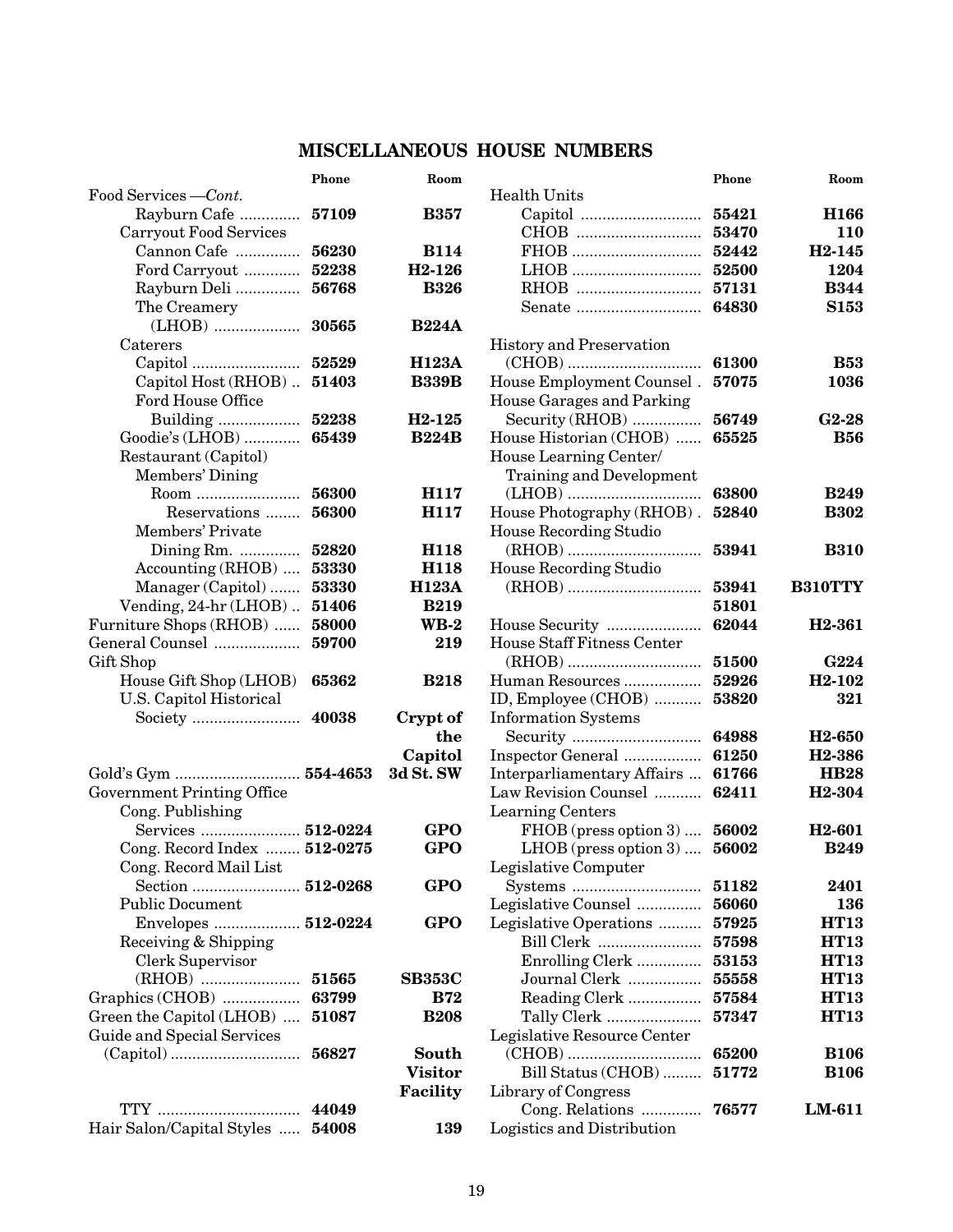|                                   | Phone        | Room                |
|-----------------------------------|--------------|---------------------|
| Logistics and Distribution-Cont.  |              |                     |
|                                   | 59474        | <b>WA-16</b>        |
| Logistics and Manufacturing       |              |                     |
|                                   |              | <b>WA-26</b>        |
| Majority Leader - Steny H.        |              |                     |
|                                   | 53130        | <b>H107</b>         |
| Majority Whip - James E.          |              |                     |
| Clyburn  63210                    |              | H329                |
| Mass Mail (LHOB)  63764           |              | <b>B241</b>         |
| List Processing (LHOB). 54355     |              | <b>B217</b>         |
| Member Services  53644            |              | 139A                |
| Members and Family                |              |                     |
|                                   | 50622        | H324                |
| Minority Leader - John A.         |              |                     |
|                                   | 54000        | H <sub>204</sub>    |
| Minority Whip $-$ Roy Blunt       | 50197        | <b>H307</b>         |
| Office Supply/Gift Shop           |              |                     |
|                                   |              | <b>B217</b>         |
| Official Reporters                |              |                     |
| Committees                        | 52627        | 1718                |
|                                   | 55621        | <b>HT60</b>         |
| Page Service                      |              |                     |
| Democratic                        | 54607        | H <sub>222</sub>    |
| Republican                        | 56377        | H <sub>223</sub>    |
| Page Dorm                         | 62366        | <b>Res. Hall</b>    |
| Page School (L. of C.)            | 59000        | $LJ-415$            |
| Pages' Room  54130                |              | <b>HT10</b>         |
| Parking Security Office  56749    |              | $G2-28$             |
|                                   |              | Court               |
| (RHOB) 1st St.  56750             |              | $G2-28$             |
| (RHOB) C St.  54310               |              | <b>G3-22</b>        |
| <b>Underground East</b>           |              |                     |
|                                   |              | <b>B</b> Level      |
| <b>Underground West</b>           |              |                     |
|                                   |              | <b>B</b> Level      |
| Parking, Public (401 D St.        |              |                     |
| $SW$ ).                           | 703-442-9830 |                     |
|                                   |              | H <sub>209</sub>    |
| Payroll and Benefits (LHOB) 51435 |              | <b>B215</b>         |
| Payroll Processing                |              |                     |
|                                   | 54599        | H <sub>2</sub> -331 |
| Periodical Press Gallery          | 52941        | <b>H304</b>         |
| Photography (RHOB)                | 52840        | <b>B302</b>         |
| Physician, Attending              | 55421        | H166                |
| Police Headquarters               | 82800        | 119 D St.           |
| Chief's Office                    | 49806        | 119 D St.           |
| Property & Supply                 |              |                     |
| (FHOB)                            | 63016        | H <sub>2</sub> -116 |
| <b>RHOB</b> Main Entrance         |              |                     |
| Independence Ave                  | 56893        |                     |
| RHOB Subway                       |              |                     |
| Terminal                          | 56897        |                     |
|                                   |              |                     |

| Phone              | Room                |                                                               | Phone | Room                |
|--------------------|---------------------|---------------------------------------------------------------|-------|---------------------|
| rt.                |                     | Police Headquarters-Cont.                                     |       |                     |
| 59474              | <b>WA-16</b>        | RHOB SW Loading                                               |       |                     |
|                    |                     | Platform                                                      | 57570 |                     |
| <b>58000</b>       | <b>WA-26</b>        | Power Plant                                                   | 54556 | E St. SE            |
|                    |                     | Press/Media Galleries                                         |       |                     |
| 53130              | H <sub>107</sub>    | Periodical                                                    | 52941 | H304                |
|                    |                     | $Press \dots \dots \dots \dots \dots \dots \dots \dots \dots$ | 53945 | H315                |
| 63210              | H329                | Radio and TV                                                  | 55214 | H321                |
| 63764              | <b>B241</b>         |                                                               | 57134 | <b>B364</b>         |
| 54355              | <b>B217</b>         | Procurement Management                                        | 52921 | H <sub>2</sub> -327 |
| 53644              | 139A                | Publication Services (CHOB)                                   | 51908 | <b>B28</b>          |
|                    |                     | Radio/TV Correspondents'                                      |       |                     |
| 50622              | H324                |                                                               | 55214 | H321                |
|                    |                     | Republican Conference                                         | 55107 | 1420                |
| 54000              | H <sub>204</sub>    | <b>Republican Policy</b>                                      |       |                     |
| 50197              | <b>H307</b>         | Committee                                                     | 56168 | 2471                |
|                    |                     | Resume Drop-off (LHOB)                                        | 58000 | <b>B227</b>         |
| 53321              | <b>B217</b>         | Sergeant at Arms                                              | 52456 | H124                |
|                    |                     |                                                               | 62473 |                     |
| 52627              | 1718                | Chamber Security                                              | 50067 | H <sub>B6</sub>     |
| 55621              | <b>HT60</b>         |                                                               | 57078 | H <sub>2</sub> -356 |
|                    |                     | Services Mgmt.                                                |       |                     |
|                    |                     | Shoe Shine, Cobbler's Bench                                   |       |                     |
| 54607              | H <sub>222</sub>    | <b>Cannon Basement</b>                                        |       |                     |
| 56377              | H <sub>223</sub>    | Rotunda                                                       | 50075 |                     |
| 62366              | <b>Res. Hall</b>    | Ford HOB - 3d St.                                             |       |                     |
| 59000              | $LJ-415$            | Entrance                                                      | 62236 |                     |
| 54130              | <b>HT10</b>         | House Cuts (RHOB)                                             | 57024 | <b>B323</b>         |
| 56749              | $G2-28$             | Solutions Innovation                                          | 63674 | H <sub>2</sub> -631 |
| 55090              | Court               | Speaker                                                       |       |                     |
| 56750              | $G2-28$             | Speaker's Office - Nancy                                      |       |                     |
| 54310              | $G3-22$             |                                                               | 50100 | H <sub>232</sub>    |
|                    |                     | Speaker's Floor Office                                        | 50510 | H <sub>209</sub>    |
| 57565              | <b>B</b> Level      | Speaker's Cong. Office                                        | 54965 | 235                 |
|                    |                     | Special Events (LHOB)                                         | 53374 | <b>B227</b>         |
| 57600              | <b>B</b> Level      | Superintendent of House                                       |       |                     |
|                    |                     | Office Buildings (RHOB)  54141                                |       | <b>B341</b>         |
| <b>03-442-9830</b> |                     | Air Conditioning                                              |       |                     |
| ${\bf 57373}$      | H <sub>209</sub>    |                                                               | 54141 | <b>B341</b>         |
| 51435              | <b>B215</b>         | Carpenter Shop                                                |       |                     |
|                    |                     |                                                               | 88800 | <b>HT42</b>         |
| 54599              | H <sub>2</sub> -331 | House Office Bldgs.                                           |       |                     |
| 52941              | H304                |                                                               | 54141 | <b>B337</b>         |
| 52840              | <b>B302</b>         | Custodian's Office                                            |       |                     |
| 55421              | H <sub>166</sub>    |                                                               | 88800 | <b>HT42</b>         |
| <b>82800</b>       | 119 D St.           | Electrician (Capitol)                                         | 88800 | <b>HT42</b>         |
| 49806              | 119 D St.           | House Office Bldgs.                                           |       |                     |
|                    |                     |                                                               | 54141 | <b>B341</b>         |
| 63016              | H <sub>2</sub> -116 | Elevators (RHOB)                                              | 54141 | <b>B341</b>         |
|                    |                     | Engineer (Capitol)                                            | 88800 | <b>HT42</b>         |
| 56893              |                     | House Office Bldgs.                                           |       |                     |
|                    |                     |                                                               | 54141 | <b>B341</b>         |
| 56897              |                     | Laborers' Room (RHOB)                                         | 51957 | <b>HT47</b>         |
|                    |                     |                                                               |       |                     |